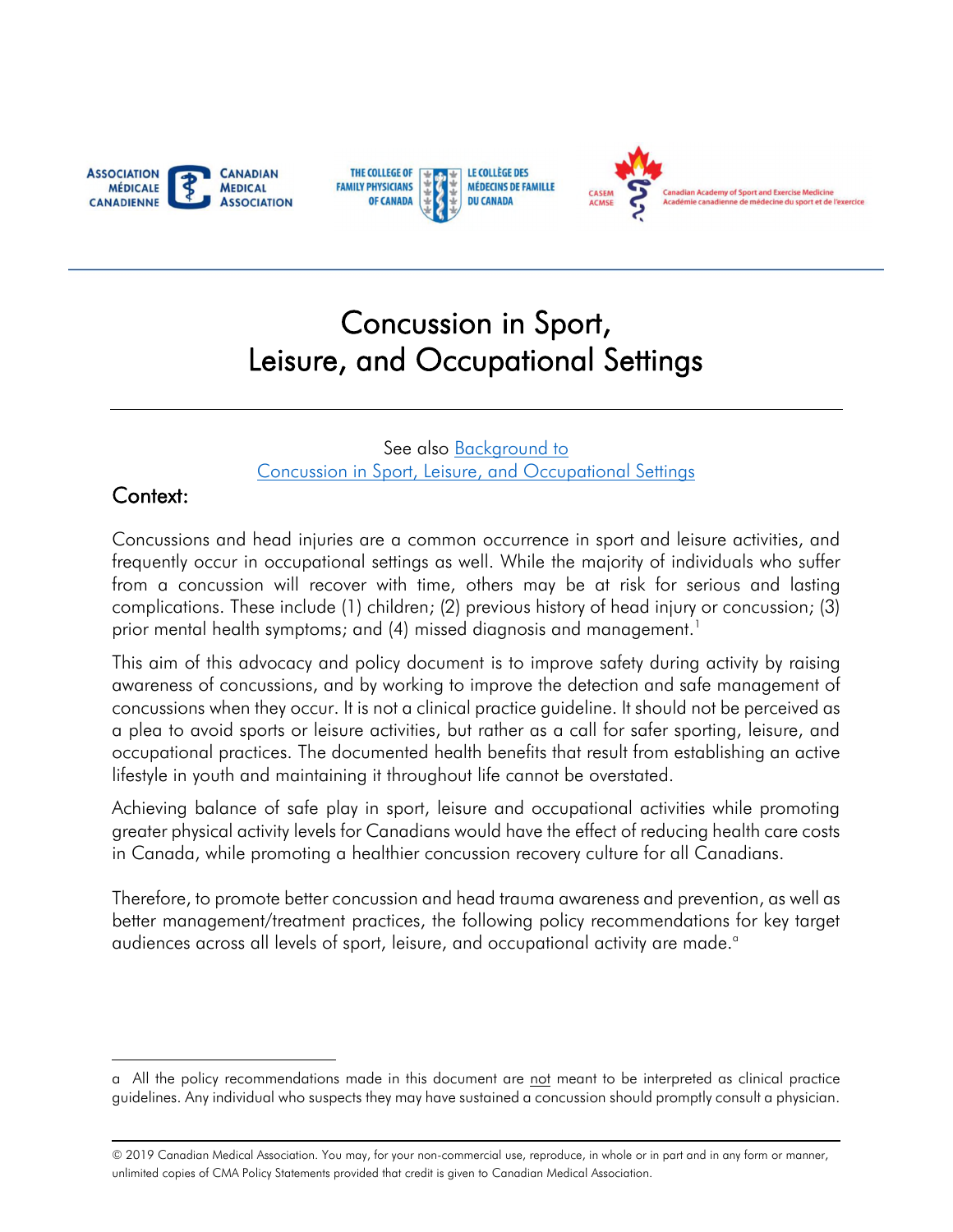### Key Concussion & Head Injury Principles:

- stakeholder/observer to such an injury should verbally raise their concerns that a concussion a) The detection of concussions and head injury should be a shared responsibility and any may have occurred.<sup>2</sup>
	- i. It is important to understand that individuals with a possible concussion, or head injury, may not be able to recognize that they are suffering from a concussion;
	- notions (e.g., to minimize, ignore, downplay, or play through the pain, etc.) that cause individuals/observers to ignore the real, often hidden, dangers of such injuries. ii. It is important to recognize that engrained within popular culture are dangerous
- b) Broadly speaking, access to the latest edition of the internationally recognized Concussion Recognition Tool (CRT)<sup>3</sup> should be promoted/available to help identify the signs and symptoms of a possible concussion;
- removed from play, activity, or occupation, and not permitted to return on the same day $^3$ c) Any individual who sustains more than a minor head injury should be immediately (regardless of whether a concussion is later suspected).
	- concussion symptoms or emergency warning signs (especially within the first 4 hours i. These individuals should be the subject of observation for developing/evolving post-injury, but also up to 48 hours when red-flag symptoms are present).<sup>4</sup>
- d) Following first aid principles, where an individual displays signs of a serious head or spinal injury, that individual should lie still (not moving their head or neck) until a qualified individual has performed an evaluation; to determine whether emergency evacuation for medical assessment is necessary. [5](#page-8-4)
- e) Any individual with a suspected concussion (especially where red-flag symptoms are present), or more severe traumatic brain injury, should be promptly evaluated by a physician to:
	- i. Either rule-out or confirm a diagnosis via an appropriate medical assessment; and
	- progressive return to school, work, and play protocols) if such an injury is confirmed. $^{\rm 1}$ ii. Institute the provision of an age-appropriate follow-up care plan (including
- how, a concussed individual should progressively return to both cognitive (school or work) f) Ideally, a physician knowledgeable in concussion management determines when, and and physical activities.
- g) Following a suspected, or diagnosed concussion, an individual should not return to play, or resume any activity associated with a heightened risk of head trauma, until cleared by a physician to do so. $<sup>1</sup>$ </sup>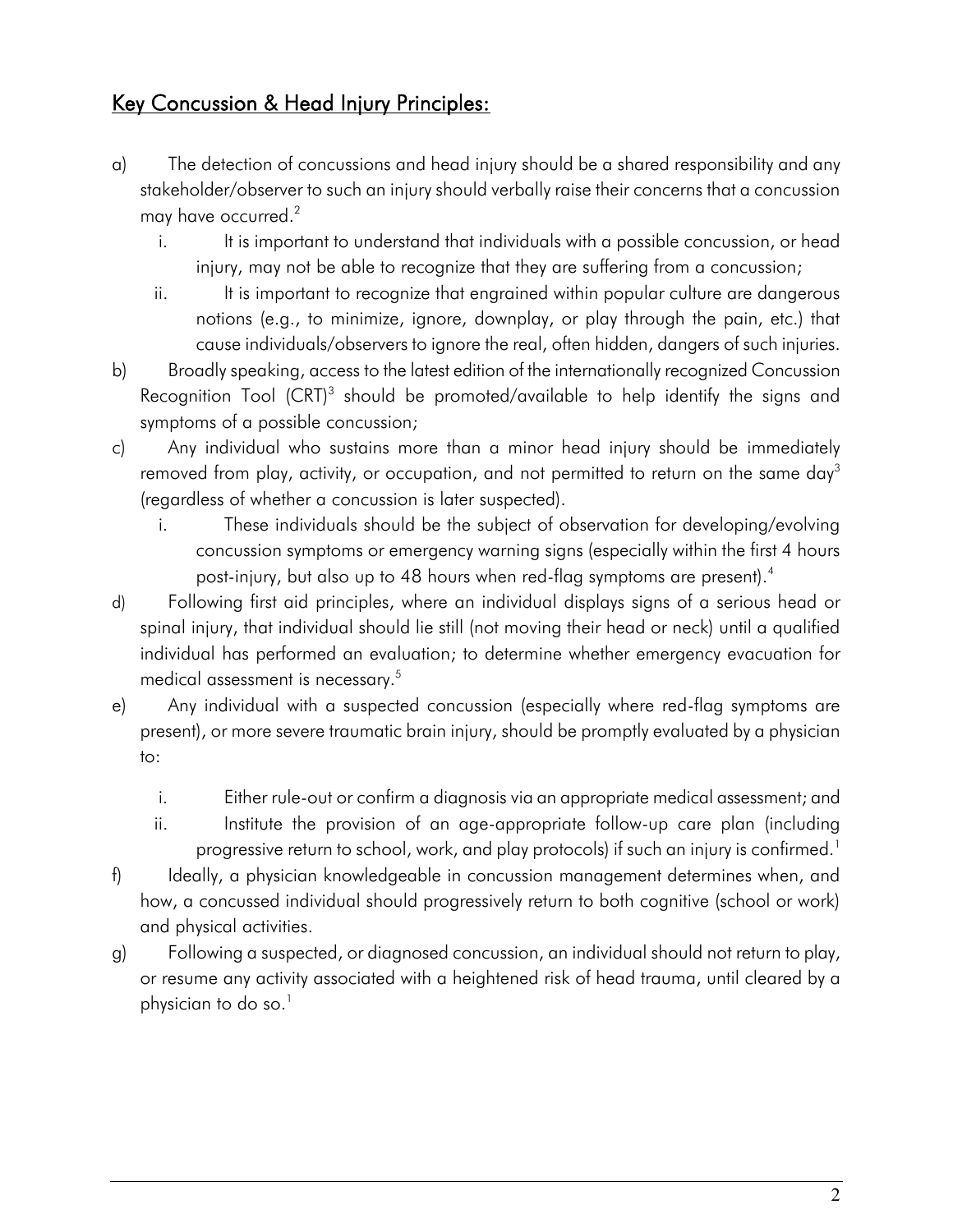## Recommendations For:

#### 1. Physicians:

Should:

- a) Where possible, encourage safe play practices in sports, and where appropriate, educate patients about the risks of head injuries (associated with high-risk behavior in sports, leisure and occupational activities).
- b) Gain/maintain, through relevant continuous medical education, competencies related to the assessment, diagnosis and management of concussion according to most current clinical practice recommendations (e.g., latest edition of the CRT, SCAT, Child SCAT, Acute Concussion Evaluation Tool, etc.).
- c) Be aware that clinical practice guidelines and assessment tools exist to assist in assessing and treating concussed individuals (e.g., Ontario Neurotrauma Foundation, Parachute Canada, etc.).
- d) When assessing a patient with a potential concussion:
	- i. Rule out the presence of more severe traumatic brain and musculoskeletal injury;
	- ii. Assess for any previous concussion history, risk factors and newly arising complications;
	- iii. Educate and instruct parents, athletes and any individual that sustains a concussion about what to do, and what to expect, in the post concussive phase. (This should be based on the most current age-appropriate concussion management guidelines)[;4](#page-8-3)
	- iv. Provide individualized recommendations on how to optimally apply the progressive return-to-school, work, and play strategies with consideration for the specificities of the patient's usual activities and responsibilities;<sup>4</sup>
	- v. Work to provide concussed patients timely access for medical reassessment in the event of worsening or persistent symptoms (including mental health); and
	- vi. In the presence of persistent or worsening symptoms (including mental health), consider what external, evidence based, concussion resources may be necessary as well as referral.

# 2. Medical Colleges & Faculties:

- a) Promote/support medical education regarding; awareness, detection/diagnosis; and the appropriate management of concussions, throughout the continuum of medical education (undergraduate, post-graduate, and continuing medical education).
- b) Support research in concussion prevention, detection, and treatment or management.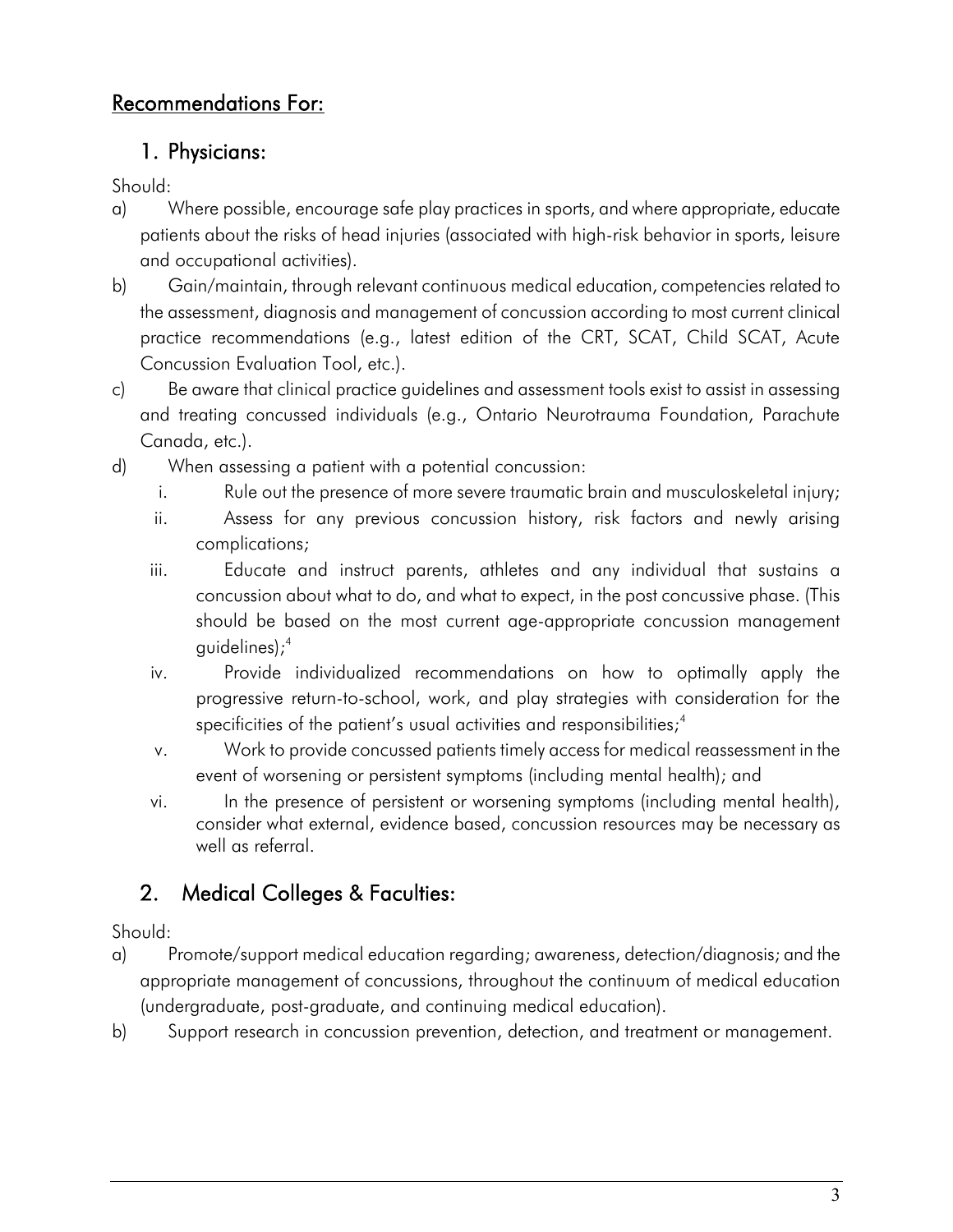## 3. Athletes in Contact/Collision Sports:

Should:

- **a)** (Prior to the commencement of the sporting season) be given age-appropriate instruction $^2$ to understand:
	- i. How to identify the signs and symptoms of a possible concussion using the latest edition of the internationally recognized CRT (e.g. Concussion Recognition Tool, or Concussion Awareness Training Tool (CATT));
	- ii. The risks associated with concussion (including long term and mental health); especially, the risks of potentially life-threatening complications associated with continued sport participation, while presenting with signs or symptoms of a possible concussion;
	- iii. What to do/expect if a concussion is ever suspected (including for teammates), and the expected role of the athlete and team members;
	- iv. Removal and progressive returns to school, work and play policies/procedures, and the expected role of the athlete in the recovery process; and
	- v. How to foster a healthy sporting culture (that promotes: safe play practices; fosters concussion/injury prevention and reporting; peer-to-peer support; and combat injury stigmatization).
- b) Have such instruction reinforced periodically throughout the sporting season as needed.
- c) Be aware of, and seek treatment for, potentially serious mental health issues that may arise post-concussive injury.

## 4. Parents with Minors in Contact/Collision Sports:

- a) Prior to the commencement of a sporting season, request and be open to receiving  $instructor<sup>2</sup>$  on:
	- i. How to identify the signs and symptoms of a possible concussion using the latest edition of the internationally recognized CRT (e.g. Concussion Recognition Tool, or Concussion Awareness Training Tool (CATT));
	- threatening complications associated with continued sport participation, while ii. The risks associated with concussion; especially, the risks of potentially lifepresenting with signs or symptoms of a possible concussion;
	- iii. What to do/expect if a concussion is ever suspected for an athlete;
	- iv. Removal and progressive returns to school, work and play policies/procedures, and the expected role of the parent(s) in the recovery process; and
	- concussion/injury prevention and reporting; peer-to-peer support; and combats injury v. How to foster a healthy sporting culture that promotes: safe play practices; fosters stigmatization.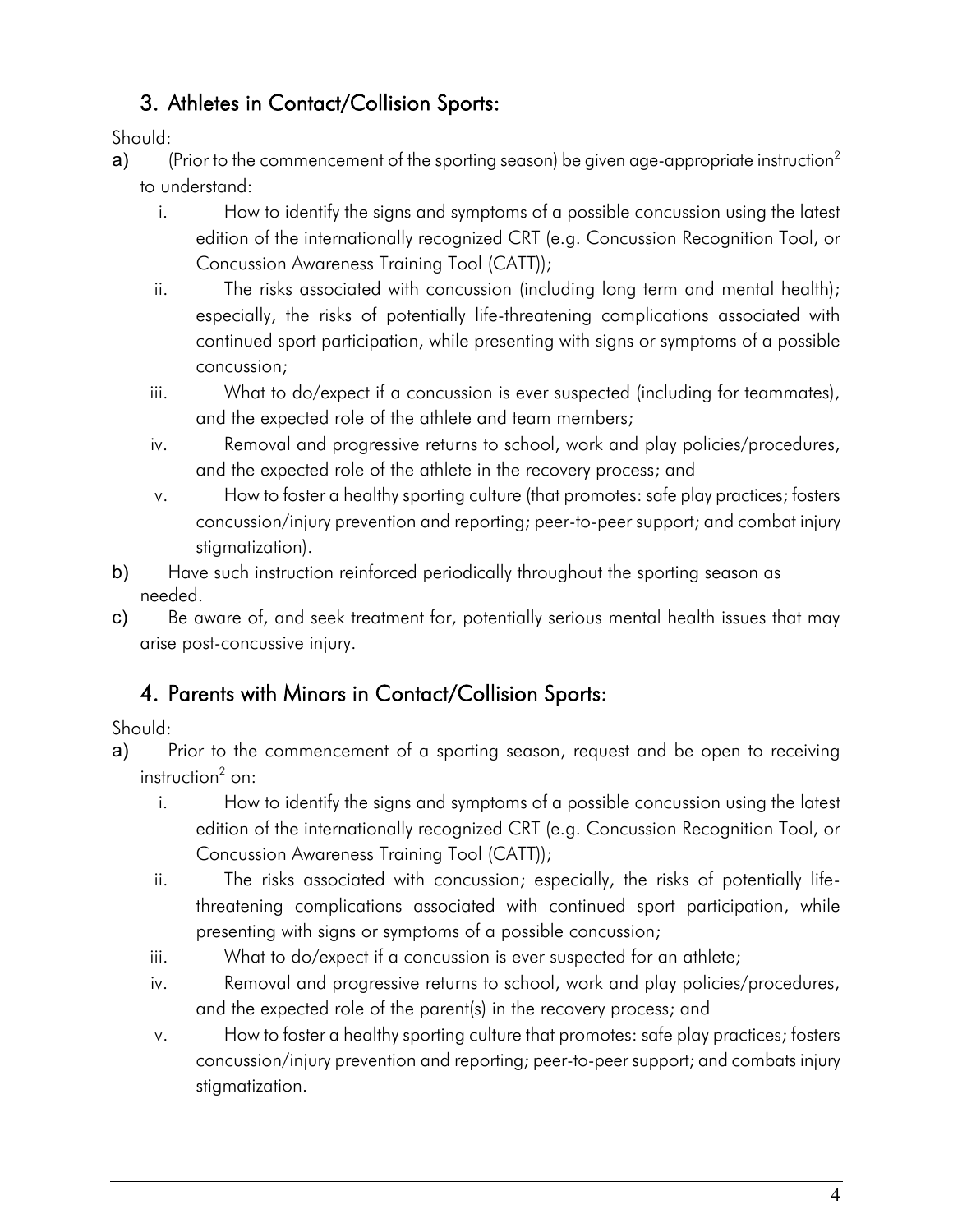- b) Have such instruction reinforced periodically throughout the sporting season as needed.
- c) Be prepared to address potentially serious mental health issues that may arise postconcussive injury.

#### 5. Individuals Who Sustain a Head Injury Outside of Organized Sports:

Should:

- a) Be aware of possible signs and symptoms of a possible concussion, and immediately withdraw from activity and seek medical assessment a possible concussion is suspected. $^{\rm l}$ 
	- i. Refer to the latest addition of the internationally recognized CRT (Concussion Recognition Tool) for further guidance on signs and symptoms.<sup>3</sup>
- b) Understand the risks associated with concussion; including the risks of potentially lifethreatening complications associated with repeated head injury if signs or symptoms of a possible concussion are present.
- c) In the event of a diagnosis of concussion, judiciously implement the medical recommendations received regarding their gradual return to cognitive and physical activity (including the need for medical reassessment in the presence of persistent symptoms).
- d) Openly communicate their recovery needs and work with any group or individual who might support them in their recovery process (e.g., employers, family members, school, etc.).
- e) Be aware of, and seek treatment for, potentially serious mental health issues that may arise post-concussive injury.

## 6. Coaches, Trainers, Referees, & First Responders:

- a) Receive certified emergency first aid training.
- b) Receive periodic education (ideally annually) on national standards regarding the signs and immediate management (including: athlete removal-from-play; observation; determining when medical assessment is necessary; and progressive return to school, work and play and symptoms, potential long-term consequences, appropriate steps for initial intervention, procedures).
- c) Be trained in the use of the latest edition of the internationally recognized CRT (Concussion Recognition Tool) – to detect whether an injured individual is suffering from a concussion.[2](#page-8-1)
- d) Be knowledgeable and responsible to ensure safety and safe play practices are applied throughout the sporting season.
- e) Be responsible for fostering a healthy sporting culture (promote safe play practices, foster concussion/injury prevention and reporting, peer-to-peer support and combat injury stigmatization).
- f) Be prepared to address potentially serious mental health issues that may arise postconcussive injury.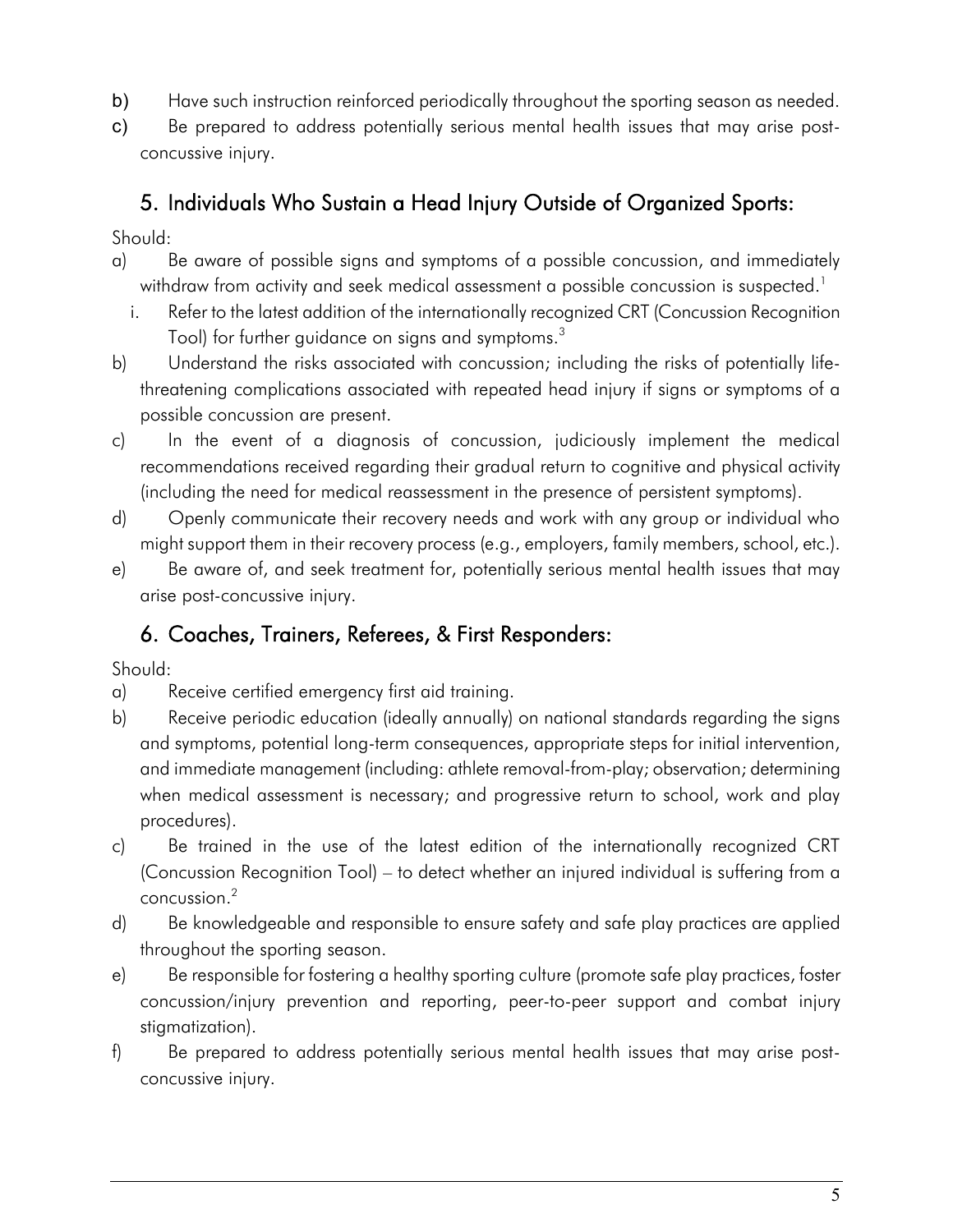## 7. Licensed Health Care Providers Involved as Therapists in Sport Environments:

Should:

- a) Be fully licensed in their professional field and pursue continuing professional development to maintain competencies related to concussion and head injuries.
- b) Promote the implementation of properly adapted concussion management protocols (that comply with the most current clinical recommendations, based on consideration for the specificities of each sport environment and available resources).
- c) Work with qualified physicians to initiate/implement tailored medically supervised concussion management protocols that define:
	- i. Mutual and shared health professional responsibilities to optimize the quality, and safety of patient care (within one's scope of practice); and
	- ii. The optimal corridors for timely access to medical (re)assessment with due consideration for available resources.
- d) Be prepared to address potentially serious mental health issues that may arise postconcussive injury.

## 8. Educational Institutions & Sports Organizations:

- a) (Especially in the cases involving minors) implement, and keep updated, prevention strategies to include:
	- i. Safety standards that include safe play policies; and
	- ii. Mandatory safety gear/equipment (tailored to individual sport settings).
- b) Mandatory concussion and head injury protocols that work to:
	- practices; fostering concussion/injury prevention and reporting; peer-to-peer support, i. Reduce the occurrence of concussions and head injury by promoting: safe play and combatting injury stigmatization;
	- ii. Ensure the prompt detection, and standardized early management of concussion and head injuries, by informing all potential stakeholders (in the preseason phase) about the nature/risks of concussion and head injury, and how any such occurrence will be dealt with should they occur;
	-
	- iii. Enshrine into practice removal-from-play, and post-injury observation of athletes; iv. Progressively reintegrate students back into symptom guided educational and Progressively reintegrate students back into symptom guided educational and physical activities based on the most current recommendations; $<sup>2</sup>$ </sup>
	- v. Reintegrate injured athletes back into unrestricted training activities and sport once medical clearance has been obtained; and
	- vi. Foster better lines of communication for injury management/recovery between: parents, athletes, coaches, school personnel, therapists and physicians.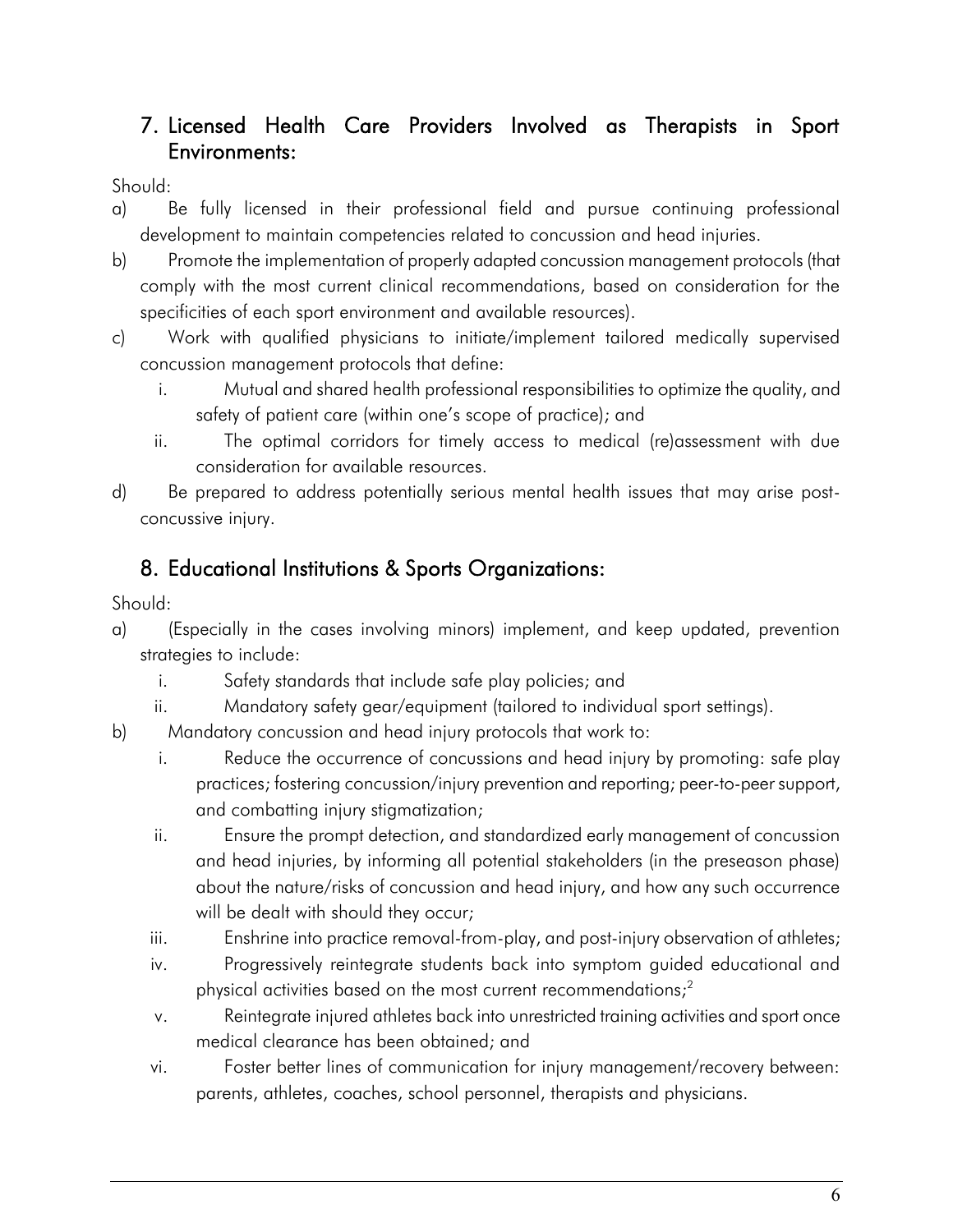vii. Address potentially serious mental health issues that may arise post-concussive injury.

# 9. Employers (Occupational Considerations)

Should:

- a) Comply with workplace safety laws and implement safety standards to reduce the incidence of head injuries in the work environment.
- b) Integrate considerations for concussion and head injury in health and safety protocols that work to:
	- i. Reduce the occurrence of concussions and head injury by promoting: safe practices; concussion/injury prevention and reporting; peer-to-peer support, and combats injury stigmatization;
	- ii. Ensure prompt detection and standardized early management of concussion and head injuries by informing potential stakeholders about the nature/risks of concussion and head injury, and how occurrences will be dealt with should they occur;
	- iii. Enshrine into practice/ workplace culture the removal-from-work, and post-injury observation of workers;
	- iv. Progressively reintegrate workers back into symptom guided cognitive and physical activities based on the most current recommendations;
	- v. Reintegrate injured workers with a confirmed diagnosis of concussion, progressively back into work activities only once medical clearance has been obtained; and
	- vi. Foster better lines of communication, and support for, injury management between: employees, employers, medical professionals and insurances.
	- vii. Address the potentially serious mental health issues that may arise post-concussive injury.

## 10. Governments & Professional Regulatory Bodies:

- a) Implement comprehensive public health strategies for the Canadian population to:
	- i. Increase awareness that concussions can be sustained in accidents, sports, leisure and occupational contexts;
	- ii. Inform head injuries should be taken seriously; and
	- iii. Explain how and why concussions should be prevented and promptly assessed by a physician where they are suspected to have occurred.
- b) Define appropriate scopes of practice for all health professionals involved in the field of concussion detection, management, and treatment.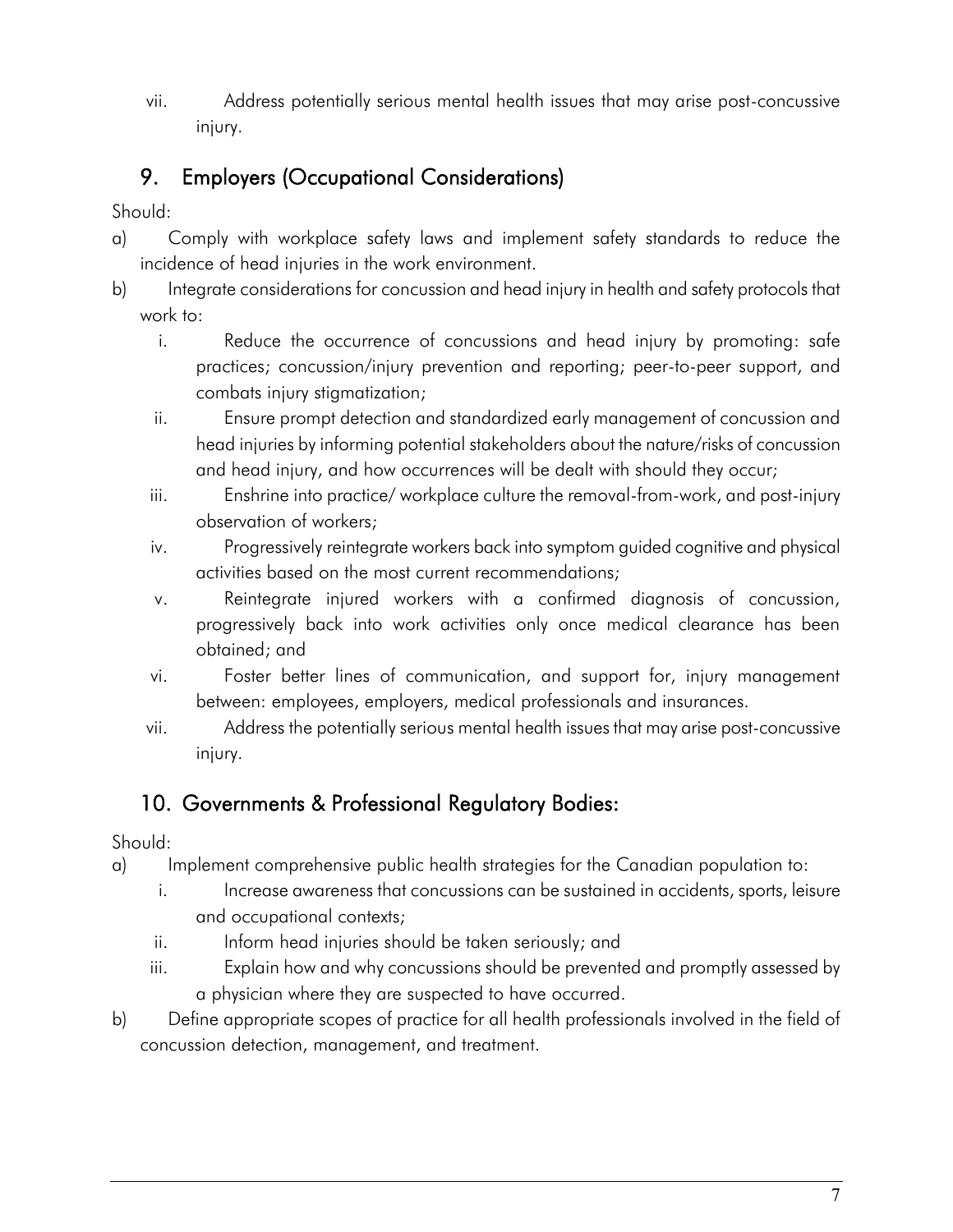- c) Work with key stakeholders to develop compensation structures to support physicians to allocate the time necessary to: (1) conduct appropriate assessments to rule out concussions, (2) provide ongoing concussion management, and (3) develop detailed medical clearance plans.
- d) Work with key stakeholders to develop standardized educational tools for physicians to provide to patients with concussions.
	- i. Ideally this would include contextualized tools for sports teams, schools, and employers.
- associations to establish clear expectations/obligations regarding concussion awareness and e) Adopt legislation or regulation for educational institutions and community-based sport management for youth in sports (e.g., Ontario's Rowan's law).
	- i. To have meaningful impact, such initiatives must also be accompanied by: implementation funding to support the development and implementation of sport specific concussion management protocols; and monitoring/compliance programs.
- metrics) to collect detailed head and sport injury related information. Thus, providing the f) Establish a national concussion and sports injury surveillance system (with standardized ability to research such injuries in an ongoing and timely manner.
- g) Provide research opportunities/funding on concussions. Specific examples of research areas to prioritize include:
	- i. Effective prevention strategies for both adults and children in a range of sport, leisure, or occupational environments;
	- ii. The incidence and impact of concussions in children, and how to reduce their occurrence (inside and outside of sport);
	- iii. Address knowledge gaps for concussion identification, management, and medical clearance for physicians not specialized in concussion care;
	- iv. Explore all health professionals' participation in concussion management providing for respective: competency, expertise, interdisciplinary collaboration, and appropriate roles;
	- v. Evaluate how emerging point of care diagnostics and biomarker testing will be incorporated into sport, leisure and work environments;
	- vi. Continued development of effective, user-friendly, and age appropriate management strategies/tools for physicians regarding concussion identification, management, and medical clearances; and
	- vii. Develop a harmonized understanding of "concussion" and "mild traumatic brain injury" (MTBI) constructs/concepts, so that adults with concussion signs or symptoms, who do not meet the more restrictive MTBI criteria, are properly managed.

Approved by the CMA Board of Directors March 2019